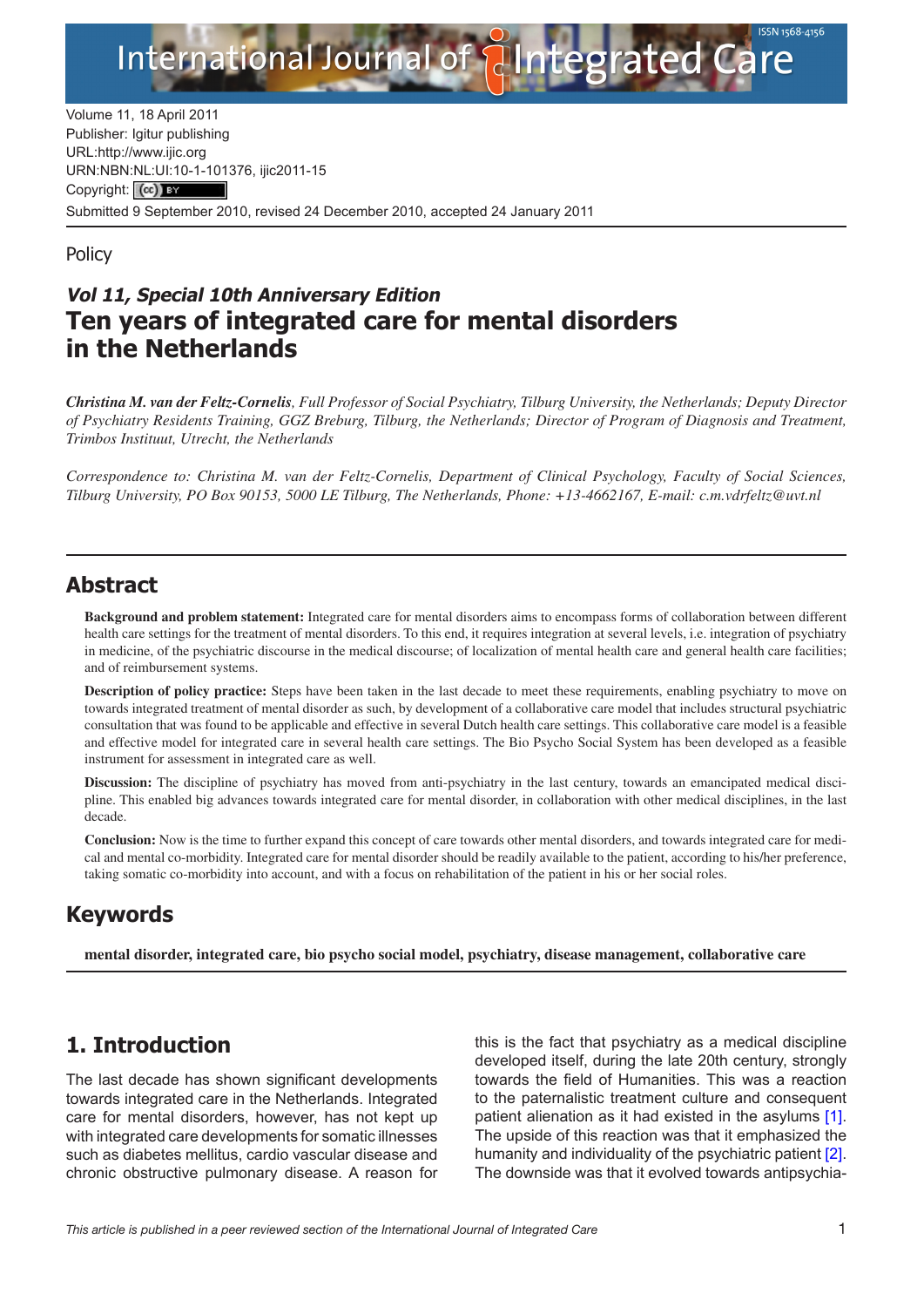try [\[3\]](#page-5-0) and denounced its medical identity in many ways. In the Netherlands, this was an important movement in the 1970s [\[4,](#page-5-0) [5\]](#page-5-0). While antipsychiatry started as an emancipatory movement with the aim to improve the social involvement and status of psychiatric patients, in the Netherlands it led to marginalization of mental health services in comparison with general medical services [[6\]](#page-5-0). Integrated care for mental disorders aims to encompass forms of collaboration between different health care settings for the treatment of mental disorders. Therefore, to achieve integration of care for mental disorder, more steps have to be taken than for other medical illnesses, as not only treatment of mental disorders has to be integrated, but psychiatry itself needs to be integrated into general medical care as well. This should be effectuated not only in terms of organization of care, location of mental health services and reimbursement of treatment, but also in terms of medical discourse. This article describes this course of integration, with a focus on how integrated care for mental disorder may best be established in the Netherlands.

# **2. Policy development**

### **2.1. Macro-level: a paradigm shift for psychiatry**

On a macro-level, the integration of psychiatry, general medicine and even society has been strongly enhanced by the report 'Zorg van Velen' [Care for many] in February 2002 [\[7\]](#page-5-0). This report distinguished cure from care for psychiatric patients. This was a new approach, as the combination of those two concepts had previously been regarded as a comprehensive approach, and even the idea that many mental disorders might be cured was a much more optimistic approach towards possible outcomes of treatment than previous stances on this matter. Furthermore, the report stated that cure and care for psychiatric patients should not be exclusively delivered by mental health institutions that would provide all-encompassing life-long patient care. Care for the mentally ill should also be delivered by communities, primary care, and general health care; it is a responsibility for society as a whole. These two lines of thought depicted a paradigm shift for psychiatry in the Netherlands. Although the report evoked criticism at first, suggesting that continuity of care might be threatened by this approach as the mental health institutions would lose their central directing role, the report was endorsed by the Dutch Psychiatric Association and the Dutch Ministry of Health in November 2003 [[8](#page-5-0)].

Consequently, psychiatry was allowed to participate in the same reimbursement system as general medicine, and became involved in the development of diagno-

sis related groups (DRGs) alongside with other medical disciplines, albeit that psychiatry still lags behind in actual application of DRGs. Although it remains to be seen whether DRGs are a blessing or a curse for management and quality of healthcare, these developments have nevertheless been of paramount importance for the re-integration of psychiatry into general medicine, as the concept of cure by treatment was reintroduced by this reimbursement system for mental disorders at the same level as for other medical illnesses, and with both medical areas sharing a common system of treatment classification and reimbursement.

Also, the location of mental health services gradually shifted from the monopoly of mental health institutions to more community based care, that often had a pre-ventative approach [\[9\]](#page-5-0), and to primary care, where a variety of health care professionals delivered mental health care in collaboration with General Practitioners (GPs) [[10\]](#page-5-0). Furthermore, the Ministry of Health changed regulations to allow the creation of more psychiatric departments in general hospitals. The objective was to enhance the delivery of care for medically ill patients with co-morbid mental disorder in the general hospital setting, which was another aspect of integration of care on somatic and mental level for patients [[11,](#page-5-0) [12](#page-5-0)]. Finally, the Dutch Psychiatric Association issued a white paper strongly asserting the identity and role of the psychiatrist as a medical specialist, working in accordance with the medical model [\[13\]](#page-5-0). These developments reunited psychiatrists with their fellow medical specialists on organizational, reimbursement and localization of health services levels.

#### **2.1.1. Medical discourse: shift towards biology and evidence based medicine**

In terms of medical discourse, psychiatry developed towards a more biologically oriented medical discipline over the past 10 years. In research as well as funding thereof, strong emphasis is put on genetic etiological aspects of mental disorder, identifying several genes as risk factors in the etiology of schizophrenia and bipolar disorder, but also the need for more research on environmental impact on gene expression [[14\]](#page-5-0). Imaging studies have been used to elucidate mental processes in the brain in, i.e. obsessive compulsive disorder [[15\]](#page-6-0) and invasive techniques, such as trans cranial magnetic stimulation, vagal stimulation and deep brain stimulation are being developed as a means to treat mental disorders [[16\]](#page-6-0).

The Dutch Psychiatric Association did develop several guidelines for evidence based treatment of mental disorders, and collaborated in the development of multidisciplinary guidelines, which again did enhance the integration of psychiatry with other medical disciplines, such as general practice and internal medicine.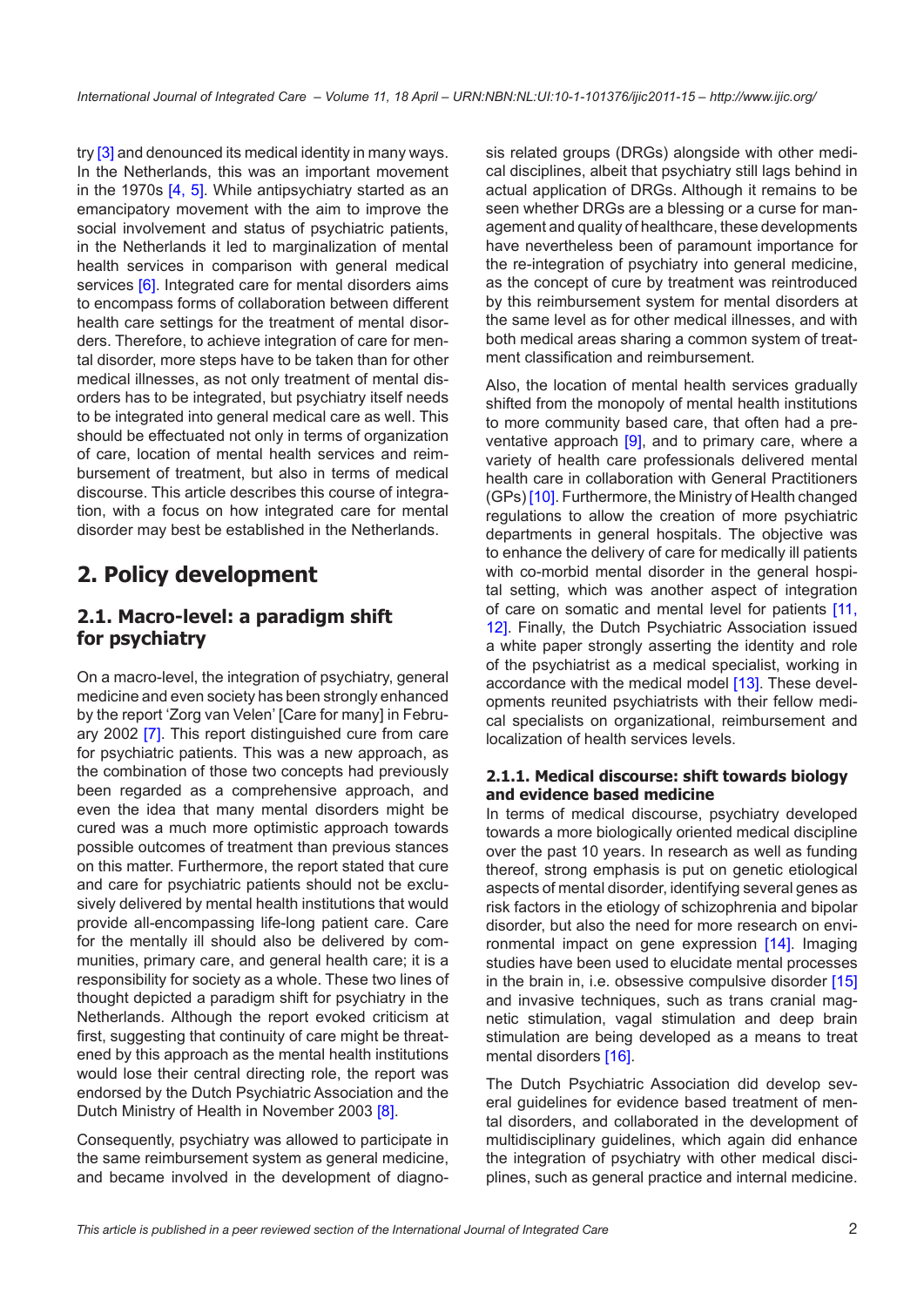An example of such a guideline is the multidisciplinary guideline for depression [[17\]](#page-6-0). This evidence based approach reinforced the medical identity of psychiatry [\[18](#page-6-0), [19](#page-6-0)]. On the other hand, psychotherapeutic treatment modes that could not be substantiated by evidence, would not appear in the guidelines and were on the decline. For example, psychoanalysis was no longer considered evidence based treatment by the College of Medical Insurances (CVZ) and consequently, its reimbursement was stopped in March 2010 [[20\]](#page-6-0).

### **2.2. Meso-level**

In the past decade, on a meso-level, the integration of psychiatry and general medicine has significantly progressed in two domains: the primary care setting and the general hospital setting. An expert group defined principles of integrated care as aspects of quality of care in a document defining standards of care under auspices of the Ministry of Health and ZonMw, the Netherlands organisation for health research and development in November 2009 [[21\]](#page-6-0). One of the implications in the report was that integrated care requires collaboration between domains of health care, such as primary care and mental health care, or general hospitals and mental health institutions. Several such guidelines have been made that enhance this collaboration.

#### **2.2.1. Primary care**

Primary care has been described by Starfield in the UK as a health care setting with a local community orientation where health care is delivered to patients on a longitudinal basis by a named practitioner who serves as a gatekeeper for other health services and social care, including preventive care; it is the first point of entry in the medical care system [\[22](#page-6-0)]. In the Netherlands, this role as gatekeeper for referral to general medical disciplines has always been upheld, but for mental health care this has been a more recent development. For mental health care, the 'American bypass' existed, allowing patients to seek mental health care without referral by the GP [\[23\]](#page-6-0). However, in the nineties, the Ministry of Health reinforced the role of the GP as gatekeeper for mental health care as well, and at the same time, facilitated development of psychiatric consultation models for primary care [\[10](#page-5-0)].

This was an important prerequisite for integrated care for mental disorders in the primary care setting, as it reinforced the role of the GP as both a coordinator of care and as gatekeeper for mental health care, thus reinforcing the liaison between GPs and mental health institutions. It paved the way for establishing the effectiveness of psychiatric consultation in the Dutch primary care setting [\[24](#page-6-0)]. Subsequently, the Dutch guideline for psychiatric consultation was developed,

which described consultation as a means for integrative treatment of mental disorders in the primary care setting as well as the general hospital setting [[25\]](#page-6-0). This indicates high awareness of the importance of collaboration of mental health institutions with primary care for integrated treatment of mental disorder.

This approach was also endorsed by medical insurance companies, who reinforced the central coordinating role of the GP in integrated care models for, e.g. diabetes [[26\]](#page-6-0) and also facilitated pilots for a chain of integrated care treatment for depression in the primary care setting, following the principles of collaborative care; one of these pilots was recently terminated successfully [[27\]](#page-6-0).

#### **2.2.2. General hospital setting**

Another important domain that needs to be integrated with the mental health care domain is the general hospital setting, as this concerns patients with chronic medical illness and co-morbid mental disorder, requiring easy access to mental health services as well. Although chronic medical illness is increasingly prevalent due to factors, such as aging of the general population and increased metabolic syndrome, and co-morbidity with mental disorder is high as well, and treatment facilities for patients with this co-morbidity are scarce. The importance for integrated care for this patient group has been emphasized in a Trimbos Instituut report commissioned by the Ministry of Health, which provided material and recommendations for a research program on disease management of ZonMw and for policy recommendations by the Dutch Health Council on co-morbidity [[28](#page-6-0)]. Also, the integration of care for co-morbid mental and somatic disorders was facilitated by the remodeling of psychiatry departments in general hospitals into Medical Psychiatric Units, which enhances collaboration between mental health institutions and general medicine [\[29](#page-6-0)]. This development is similar to developments in the USA, where the establishment of psychiatry departments in general hospitals occurred earlier. The formation of Medical Psychiatric Units is an ongoing evolution there as well as in the Netherlands.

### **2.3. Micro-level**

At a micro-level, establishing integrated care for mental disorders requires training of professionals in their respective collaborating domains in appropriate delivery of care according to an integrated care model. In the Netherlands, such an endeavour for depression was the *Depression Initiative*, a national disease management program for Depression aimed at delivering evidence based depression treatment according to the Depression standard of the Dutch College of General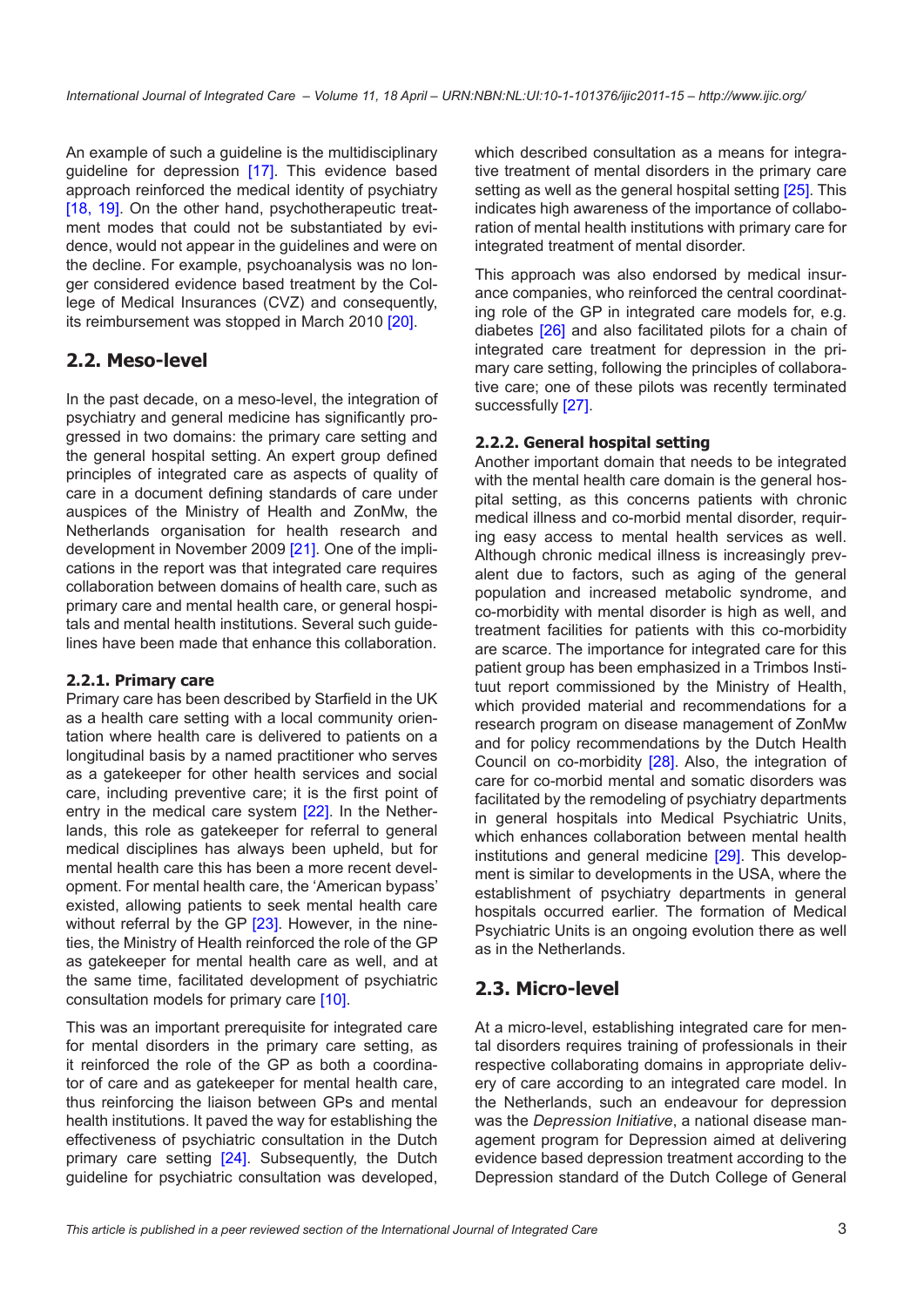Practitioners [\[29](#page-6-0)] and the Multidisciplinary Depression Guideline [[17\]](#page-6-0). The *Depression Initiative* was started in 2006 by the Trimbos Instituut, in collaboration with many partners and will reach its fulfillment in 2011 [\[30\]](#page-6-0). For the micro-level, two models for treatment and assessment according to integrative care are relevant. They will be described below.

#### **2.3.1. The collaborative care model**

The preferred integrated care model that was implemented in the Depression Initiative is the collaborative care model. It was implemented in the primary care setting [\[31](#page-6-0), [32\]](#page-6-0), in the general hospital setting [\[33\]](#page-6-0), and in the occupational health care setting [[34\]](#page-6-0). This model as deployed in the Depression Initiative is based on the enactment of the role of the care manager, usually a nurse, who monitors treatment according to an algorithm by use of the PHQ<sub>9</sub>, a validated instrument for monitoring depression  $[35]$  $[35]$ . Apart from monitoring progress, the care-manager also provides problem solving treatment (PST) [\[36](#page-6-0)]. The care-manager is supported by web-based tracking software that functions as both a monitoring system and a decision aid, and works closely with the GP or another physician, who prescribes antidepressant medication if needed. Both the GP and the care-manager can receive consultation by a psychiatrist. Another important aspect of this treatment model is that it establishes the treatment plan in close accordance with the preference of the patient, with the assumption that this enhances adherence to treatment. This integrated care model was found to be feasible and effective in all three settings, mentioned above [\[37](#page-7-0)–[39\]](#page-7-0). At the moment, a collaborative stepped care model is being evaluated for anxiety disorders in the primary care setting [[40\]](#page-7-0). In other countries, collaborative care has been evaluated for other, more severe mental disorders as well, e.g. for bipolar disorder [[41\]](#page-7-0), and this example will be followed in the Netherlands.

#### **2.3.2. The Bio Psycho Social System model as instrument for assessment**

Collaborative care is an integrated care model that clearly defines roles of health care professionals and patients in following treatment according to a predefined algorithm. In the Dutch collaborative care model, one aspect of the treatment plan is that the patient can choose between treatment options and thus indicate a preference. For initiation of such an integrated care treatment, an assessment instrument is needed that can be used in the phase preceding setting up of the treatment plan, as well as during psychiatric consultations in which reassessment is done during ongoing treatment. This instrument is needed so that it can be used by the clinician to enable assessment of somatic and mental symptoms, social circumstances and life events, and their interdependence, as well as use of

health care services. This facilitates correct assessment as needed for the following integrated care treatment, especially in case of patients with somatic-mental co-morbidity. Such an instrument has been developed in the Netherlands from the Bio Psycho Social model as suggested by Engel [\[41\]](#page-7-0). It is a further elaboration of the Bio Psycho Social System (BPSS) developed by Reiser [\[42](#page-7-0)] and Huyse [[43\]](#page-7-0). Van der Feltz-Cornelis et al. introduced its use for assessment during psychiatric consultation in the Dutch primary care setting [\[44](#page-7-0)] and in the occupational health setting [\[45\]](#page-7-0).

The BPSS instrument (see [Table 1\)](#page-4-0) is a matrix that can be used as follows: from left to right the case history, consultation findings, diagnosis, and treatment recommendations. From top to bottom there are four horizontal axes, as shown in [Table 1](#page-4-0) below.

The BPSS instrument offers the ability to identify conditions that may need attention during the treatment process. The instrument also allows one to prioritize which condition or problem will be treated first, without forgetting the rest. All problems and conditions can be treated subsequently, and if they seem related, the underlying cause may be treated at first. Finally, the BPSS instrument shows how health services utilization has developed in a specific case, and also how and in which setting case-management could best be arranged, in view of previous health services usage. This is a very relevant aspect of assessment needed for integrative care.

# **3. Discussion**

From the preceding overview it follows that integrated care for mental disorder can be effectuated if certain requirements are fulfilled: an integration between psychiatry and other medical disciplines in terms of medical discourse and localization of services; use of the same reimbursement system for different medical disciplines; multidisciplinary guideline development and evidence based treatment as common standard; a quality standard of care; and policies aimed at integrating treatment of medical as well as mental disorders. Cure and care for the mentally ill delivered by several collaborating parties with a shared medical discourse is a first requirement for the successful collaboration with other medical disciplines. Thanks to the presence of these facilitating factors on a macro-level during the past 10 years, psychiatry has made significant progress towards integrated care for mental disorder on the meso- and micro-level.

On a meso-level, the integration of care for mental disorders was facilitated by resolving of the former mutual isolation of primary care and mental health care by enhancement of the gatekeeper role of the GP, psychiat-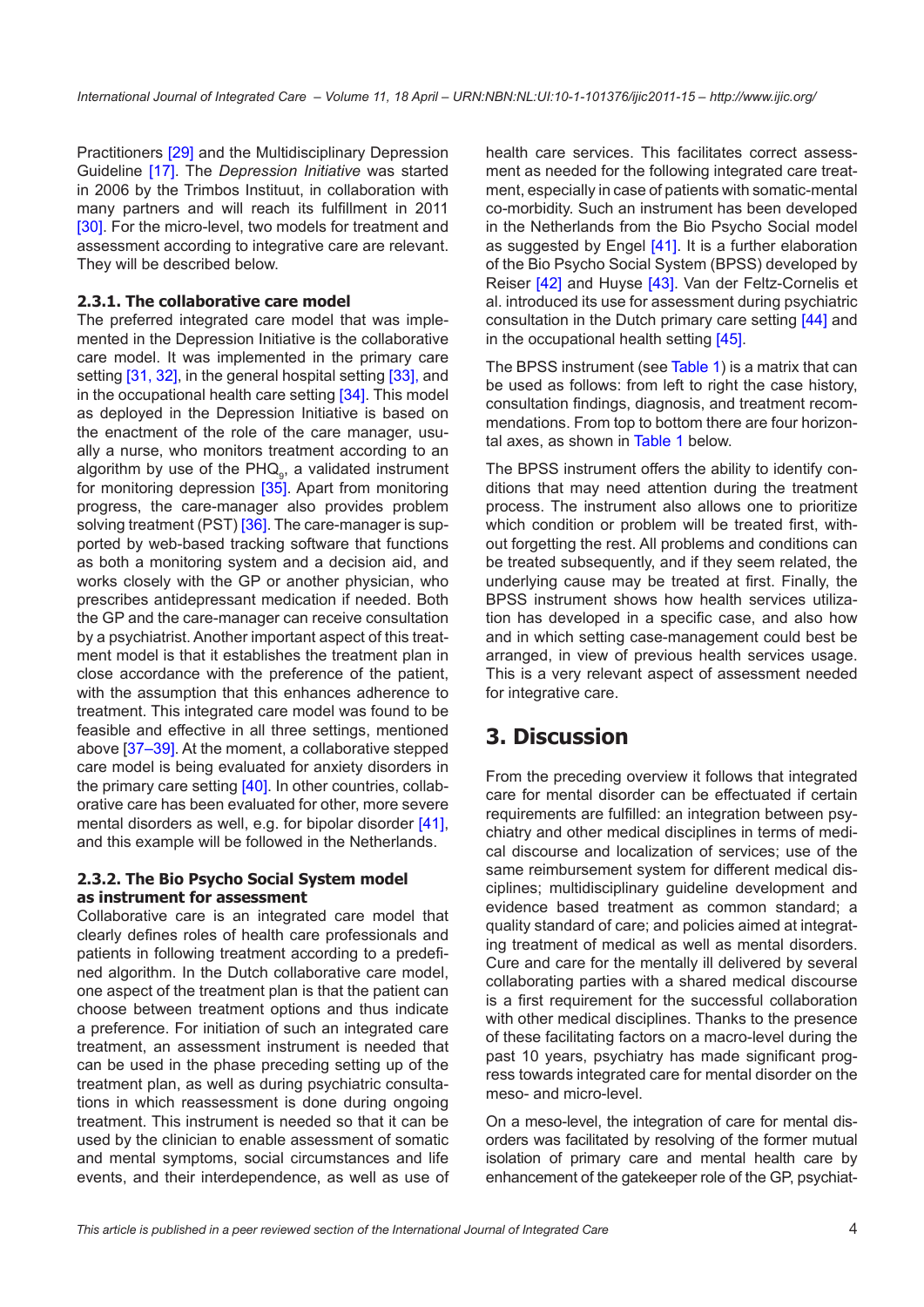|                                    | <b>History</b>                                                                                                   | <b>Consultation findings</b>                                                                            | <b>Diagnosis</b>                                                    | <b>Treatment recommendations</b>                                                                                                                                          |
|------------------------------------|------------------------------------------------------------------------------------------------------------------|---------------------------------------------------------------------------------------------------------|---------------------------------------------------------------------|---------------------------------------------------------------------------------------------------------------------------------------------------------------------------|
| <b>Biological Axis</b>             | Somatic diseases and<br>former treatment                                                                         | Somatic symptoms and<br>treatments                                                                      | Somatic diagnosis                                                   | Treatment of somatic symptoms;<br>medication                                                                                                                              |
| Psychological<br>Axis              | Personality traits,<br>Coping mechanisms,<br>psychiatric history and<br>symptoms                                 | Psychiatric symptoms<br>and psychological<br>mechanisms influencing<br>factors                          | Diagnosis                                                           | Treatment recommendations of<br>mental symptoms; psychotherapy                                                                                                            |
| <b>Health Services</b><br>Use Axis | Frequency of<br>hospitalization, non-<br>compliance, alternative<br>medical treatment etc.<br>are mentioned here | Organization and<br>utilization of health care<br>services aspects can be<br>described here             | Diagnosis in terms<br>of health care<br>use and illness<br>behavior | Recommendations for treatment<br>in a certain setting, for case<br>management, or for need for<br>communication between certain<br>health care providers are made<br>here |
| Social System<br>Axis              | Former life events and<br>circumstances                                                                          | Describes the different<br>role systems in which the<br>patient functions, such as<br>family, work etc. | Diagnosis of social<br>problems                                     | Treatment recommendations<br>concerning the social system                                                                                                                 |

<span id="page-4-0"></span>**Table 1.** Bio Psycho Social System as assessment instrument

ric consultation in primary care, and coordination of care by the GP. Integrated care may benefit from being delivered in close proximity to the patient. Rehabilitation of the mental patients, e.g. in the work setting, can be more easily supported, thanks to the Dutch social welfare system. Also, integration can be provided in the primary care setting, or in the general hospital setting in case of the medically ill with co-morbid mental disorder. Thus, the next step should be to expand these models in such settings for other highly prevalent mental disorders, such as anxiety disorder and somatoform disorder.

On a micro-level, regarding the actual content of the integrated care models, it is worth noting that a difference seems to exist between integrated care models for medical illnesses, such as diabetes mellitus in primary care, and integrated mental health care models in primary care. For integrated mental health care, psychiatric consultation plays an explicit role in the Dutch model, which is based on evidence about its effectiveness in the primary care setting [[46\]](#page-7-0). Also, contrary to application of the model in the USA and the UK, the care manager does not only monitor treatment, but also provides a form of evidence based treatment, namely PST. However, consultation with a medical specialist for somatic disorders does not seem to play a significant role in, e.g. disease-management programs for diabetes mellitus or cardiovascular disease. Also, in those models, the practice nurse performs case-management which consists mainly of monitoring of the illness and self-management. Contrary to the integrated mental health care model, in somatic integrated care models no other evidence based treatment is provided by the practice nurse/care-manager.

As the patient represents the demand for health services, the perspective of the patient should be explicitly taken into account in the further development and implementation of integrated care models for mental disorder [[47\]](#page-7-0). Also, the BPSS can be a useful instrument for assessment of symptoms and conditions in integrated care. In view of these developments, the perception and assessment of health care workers concerning this integration of mental health care in general health care by the collaborative care model is considered important and it has been the subject of qualitative research, indicating that practice nurses as well as GPs are positively inclined towards working with this model [[27\]](#page-6-0).

Indications for cost-effectiveness of collaborative care, especially in the long term, are available, and evaluation of the cost-effectiveness of collaborative care in the Dutch setting is in progress [\[48](#page-7-0)]. In an economic report commissioned by the Ministry of Health, it was recently calculated that every euro that is invested in health care innovation yields, on average, an effectivity gain of 30%. This suggests that innovation aimed at integrated care for mental disorder might therefore be a productive use of resources [[49\]](#page-7-0).

# **4. Conclusion**

The perception of psychiatry moved from anti-psychiatry in the previous century, towards an emancipated medical discipline. This reinvention of itself enabled big advances towards integrated care for mental disorder, in collaboration with other medical disciplines, in the last decade. Collaborative care is a feasible and effective model for integrated care in several health care settings. The Bio Psycho Social System has been developed as a feasible instrument for assessment in integrated care. Now is the time to further expand this concept of care towards other mental disorders, and towards integrated care for medical and mental co-morbidity. Integrated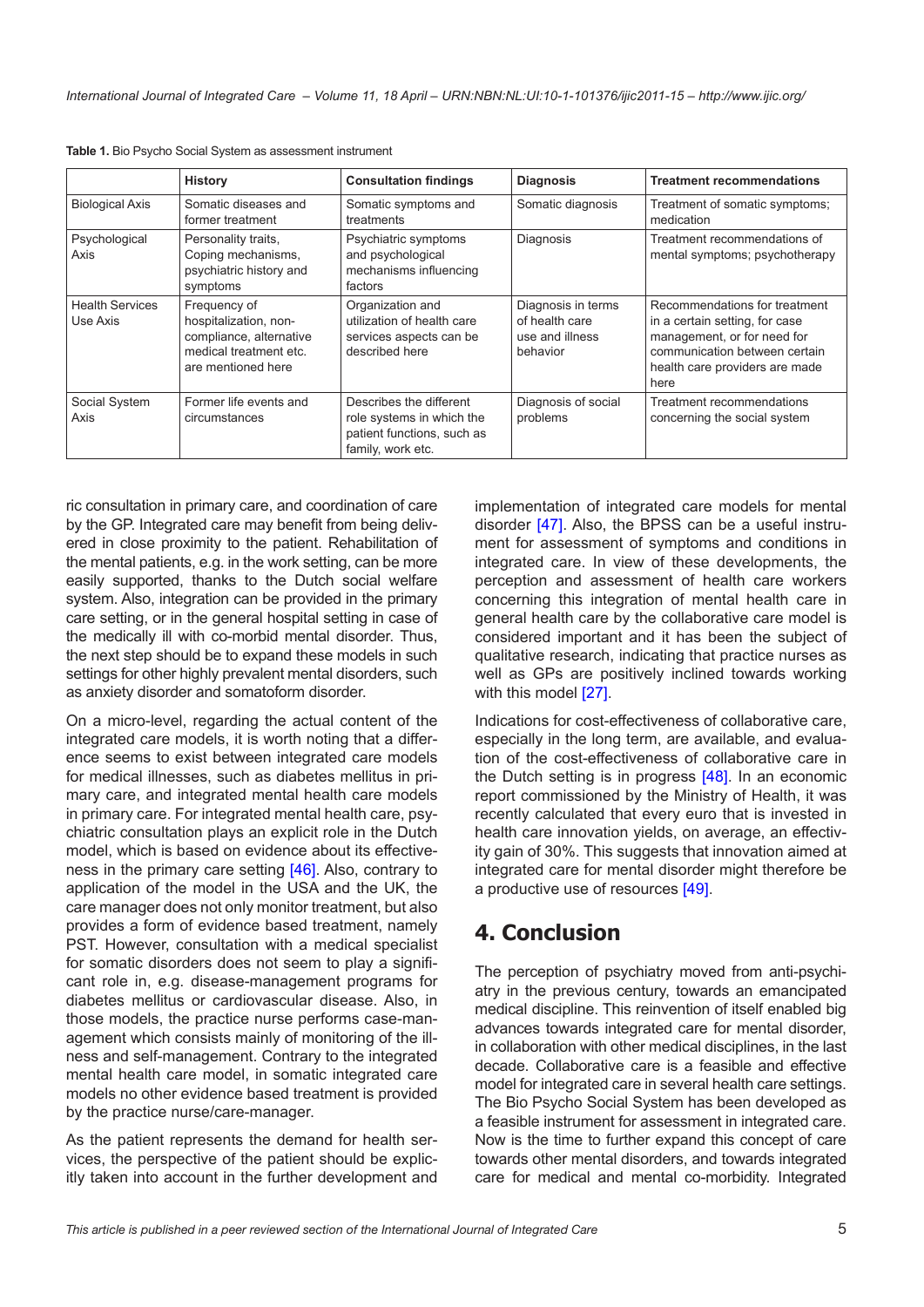<span id="page-5-0"></span>care for mental disorder should be readily available to the patient, according to his or her preferences, taking somatic co-morbidity into account, and with a focus on rehabilitation of the patient in his or her social roles.

# **5. Brief autobiographical note**

Christina M. van der Feltz-Cornelis, psychiatrist-epidemiologist, is Full Professor of Social Psychiatry in Tilburg University, deputy director of the psychiatry residents training in GGZ Breburg, and Director of the Program for Diagnosis and Treatment in Trimbos Instituut, Utrecht, the Netherlands. Together with general practitioners, she developed, implemented and evaluated a psychiatric consultation model for the primary care setting, and she trained many colleagues in the application of this model. As a member of the Board of the Dutch Psychiatric Association, from 2002 to 2005, she was involved in many of the policy measures described in this article. She was a member of the committee that developed the Guideline for Psychiatric Consultation. Together with several colleagues in the field, she wrote the report on somatic-psychiatric co-morbidity that was commissioned by the Ministry of Health in 2007. She is penholder and member of the Board of the Depression Initiative, a national Disease management effort for depression in the Netherlands funded by the Innovatiefonds Zorgverzekeraars. She is penholder of several randomized controlled trials on psychiatric consultation and collaborative care. She organized international symposia on collaborative care with colleagues with a similar interest in development of integrated care models for mental disorder.

### **Reviewers**

**Susan Gregory**, Dr. Psychiatrist, Hellenic Centre for Mental Health and Research, and Scientific Associate, Department of Health Economics, National School of Public Health, Athens, Greece

**Pablo Jeczmien**, Dr. MD, MRCPsyh, Consultant Psychiatrist, Honorary Clinical Senior Lecturer, Brighton and Sussex Medical School, Sussex Partnership NHS Foundation Trust, United Kingdom

**Eric Latimer**, PhD, Research Scientist, Associate Professor at Douglas Institute and McGill University, Montreal, Canada

## **References**

- 1. Goffman E. Asylums: essays on the social situation of mental patients and other inmates. New York: Doubleday Anchor; 1961.
- 2. Havens LL. Approaches to the mind: movement of the psychiatric schools from sects toward science. Cambridge: Harvard University Press; 1987.
- 3. Sasz TS. The myth of mental illness: foundations of a theory of personal conduct. New York: Harper and Row; 1974.
- 4. Foudraine, J. Wie is van hout—een gang door de psychiatrie. [Who is made of wood—an exploration of psychiatry]. Amsterdam: Ambo-Anthos; 1971. [in Dutch].
- 5. Van Ree F. Complete psychiatrie, een pleidooi. [Complete psychiatry, an advocacy]. Netherlands: Harcourt assessment; 1997. [in Dutch].
- 6. Janzing C. Samenhangend behandelen in de GGZ. [Comprehensive treatment in psychiatry]. Assen: Van Gorcum; 2009. [in Dutch].
- 7. Landelijke commissie geestelijke volksgezondheid. Zorg van Velen. [Care for many. White paper.] Den Haag, the Netherlands, 2002. [in Dutch].
- 8. Hoogervorst JF. 28 November 2003. Letter of the Minister of Health to the Chair of the Parliament. [cited 2011 March 21]. [http://www.ggdkennisnet.nl/kennisnet/paginaSjablonen/raadplegen.asp?display=2&atoom=20699&atoomsrt=2&actie=2.](http://www.ggdkennisnet.nl/kennisnet/paginaSjablonen/raadplegen.asp?display=2&atoom=20699&atoomsrt=2&actie=2)
- 9. Voordouw I, Willemse G. Integrale aanpak depressiepreventie ouderen. Proefimplementatie in 4 regio's. [Integral preventive approach for depression in the elderly. Pilot implementation in 4 regions]. Utrecht: Trimbos Instituut; 2009. [in Dutch].
- 10. Van der Feltz-Cornelis CMA, Knispel A, Elfedali I. Treatment of mental disorder in the primary care setting in the Netherlands in the light of the new reimbursement system: a challenge? International Journal of Integrated Care [serial online] 2008 Jul 7;8. Available from: [http://www.ijic.org.](http://www.ijic.org) [URN:NBN:NL:UI:10-1-100491.](URN:NBN:NL:UI:10-1-100491)
- 11. Hoogervorst H. Wijziging RGC-beleid (brief). [Modification RHC policy (Letter). Ministry of Health]. Den Haag: Ministerie van Volksgezondheid, Welzijn en Sport; 2004. [in Dutch].
- 12. College Bouw Ziekenhuisvoorzieningen. Evaluatie regionale GGZ-centra. [Evaluation regional mental health centres. White paper]. Utrecht: CBZ; 2000. [in Dutch].
- 13. Commissie Herziening Profielschets Psychiater. Herziene Profielschets Psychiater. [Revised profile of the pychiatrist]. Utrecht: Nederlandse Vereniging voor Psychiatrie; 2005. [in Dutch]. Available at: [http://www.conoggz.nl/portals/13/doc/](http://www.conoggz.nl/portals/13/doc/cono05%2046%20Herziene%20Profileschets%20Psychiater%20april%202005.pdf) [cono05%2046%20Herziene%20Profileschets%20Psychiater%20april%202005.pd](http://www.conoggz.nl/portals/13/doc/cono05%2046%20Herziene%20Profileschets%20Psychiater%20april%202005.pdf)f.
- 14. van Winkel R, Esquivel G, Kenis G, Wichers M, Collip D, Peerbooms O, et al. Genome-wide findings in Schizophrenia and the role of gene-environment interplay. CNS Neuroscience and Therapeutic [serial online] 2010 Oct;16(5):e192–5. doi: 10.1111/j.1755-5949.2010.00155.x. Epub 2010 Jun 11.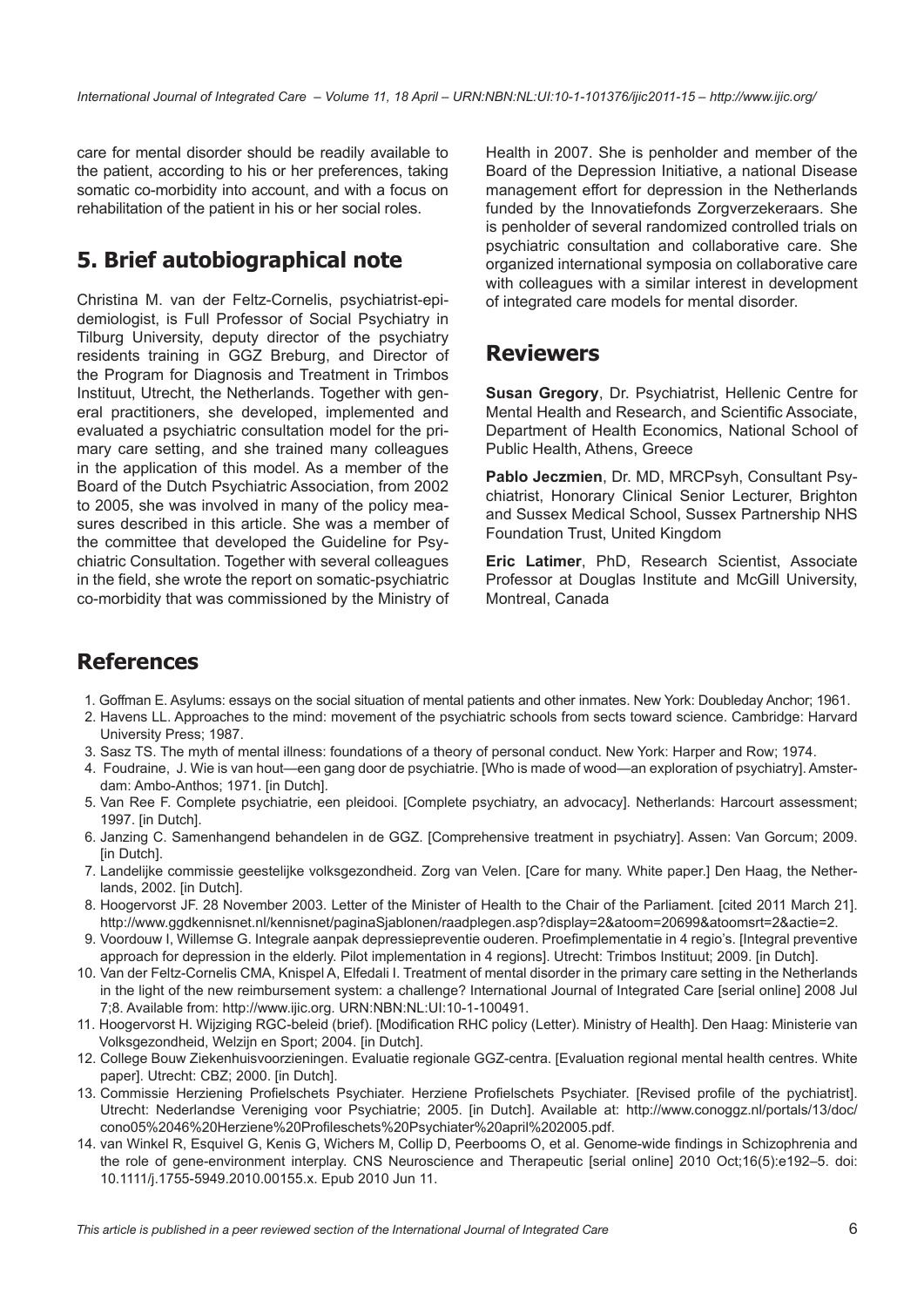- <span id="page-6-0"></span>15. Van den Heuvel OA, Remijnse PL, Mataix-Cols D, Vrenken H, Groenewegen HJ, Uylings HB, et al. The major symptom dimensions of obsessive-compulsive disorder are mediated by partially distinct neural systems. Brain 2009 Apr;132(4):853– 68. Epub 2008 Oct 24.
- 16. Fitzgerald P. Brain stimulation techniques for the treatment of depression and other psychiatric disorders. Australasian Psychiatry 2008 Jun;16(3):183–90.
- 17. CBO and Trimbos Instituut. Multidisciplinaire Richtlijn Depressie. [Multidisciplinairy Guideline Depressive disorder]. Utrecht: Trimbos-insituut; 2005. [in Dutch].
- 18. Sackett DL, Rosenberg WM, Gray JAM, Haynes RB, Richardson WS. Evidence based medicine: what it is and what it isn't. British Medical Journal 1996;312(7023):71–2.
- 19. Hannes K, Aertgeerts B, Sihepers R, Goedhuys J, Buntinx F. Een bespreking van de meest voorkomende kritiek. [Evidencebased medicine]. Nederlands Tijdschrift voor Geneeskunde 2005;149(36):1983–8. [in dutch].
- 20. College Voor Zorgverzekeringen CVZ. Psychoanalyse en langdurige psychoanalytische Psychotherapie. [Psycho analysis and long-term psycho analytical psychotherapy]. Netherlands: CVZ; 2010. [cited 2011 March 1]. Available from: [http://www.](http://www.cvz.nl/binaries/live/cvzinternet/hst_content/nl/documenten/standpunten/2010/sp1003+psychoanalyse+en+psychotherapie.pdf) [cvz.nl/binaries/live/cvzinternet/hst\\_content/nl/documenten/standpunten/2010/sp1003+psychoanalyse+en+psychotherapie.](http://www.cvz.nl/binaries/live/cvzinternet/hst_content/nl/documenten/standpunten/2010/sp1003+psychoanalyse+en+psychotherapie.pdf) [pdf](http://www.cvz.nl/binaries/live/cvzinternet/hst_content/nl/documenten/standpunten/2010/sp1003+psychoanalyse+en+psychotherapie.pdf). [in Dutch].
- 21. ZonMw. Standard voor zorgstandaarden. [Standard for health care standards]. Netherlands: ZonMw; 2010 18 August. [cited 2011 March 1]. Available from: [http://www.zonmw.nl/fileadmin/cm/langdurende\\_zorg/DiseaseManagement\\_Chronisch\\_](http://www.zonmw.nl/fileadmin/cm/langdurende_zorg/DiseaseManagement_Chronisch_Ziekten/Tussentijds_rapport_Standaard_voor_zorgstandaarden.pdf) [Ziekten/Tussentijds\\_rapport\\_Standaard\\_voor\\_zorgstandaarden.pdf.](http://www.zonmw.nl/fileadmin/cm/langdurende_zorg/DiseaseManagement_Chronisch_Ziekten/Tussentijds_rapport_Standaard_voor_zorgstandaarden.pdf) [in Dutch].
- 22. Starfield B. Primary care: concept, evaluation, and policy. Oxford: Oxford University Press; 1992.
- 23. Van der Feltz-Cornelis C, Lyons JS, Huyse FJ, Campos R, Fink P, Slaets JPJ. Health services research on mental health in primary care. Review. International Journal of Psychiatry in Medicine 1997;27(1):1–21.
- 24. Van der Feltz-Cornelis CM, van Oppen P, Adèr HJ, Van Dyck R. Randomised controlled trial of a collaborative care model with psychiatric consultation for persistent medically unexplained symptoms in general practice. Psychotherapy and Psychosomatics 2006;75(5):282–9.
- 25. Leentjens AF, Boenink AD, Sno HN, Strack van Schijndel RJ, van Croonenborg JJ, van Everdingen JJ, et al. The guideline "consultation psychiatry" of the Netherlands Psychiatric Association. Journal of Psychosomatic Research 2009 Jan;66(6):531–5.
- 26. Bilo H. Samenwerken en samenhang in de keten. Evaluatie en resultaten project DiabeteszorgBeter. [Collaboration and coherence in the chain. Evaluation and results of the project Better Diabetescare]. Zwolle: DiabeteszorgBeter; 2009. [in Dutch].
- 27. Licht E, Jellema JL, Meere M, van Marwijk HWJ, Van der Feltz-Cornelis CM. Invoering van een collaborative care zorgmodel in de setting van de Stichting Amsterdamse Gezondheidscentra. Bevindingen uit het Depressie Initiatief. [Introduction of the collaborative care model in the setting of primary care centres in Amsterdam. Findings from the Depression Initiative.] Utrecht: Trimbos Instituut, 2010. [in Dutch].
- 28. van der Feltz-Cornelis CM, Nuyen J, Verdurmen J, Pot AM. Zorg voor heel de mens. [Health Care for the whole person]. Utrecht: Trimbos-instituut; 2007. [in Dutch].
- 29. Van Marwijk HWJ, Grundmeijer HGLM, Bijl D, Van Gelderen MG, De Haan M, Van Weel-Baumgarten EM, et al. NHG-standard depressieve stoornis (depressie). Eerste herziening. [Dutch College of General Practitioners Guideline Depression, first revision]. Huisarts en Wetenschap 2003;46(11):614–23. [in Dutch].
- 30. Van der Feltz-Cornelis CM. Towards integrated primary health care for depressive disorder in the Netherlands. The depression initiative. International Journal of Integrated Care [serial online] 2009 June 15:9:guest editorial. Available from: [http://](http://www.ijic.org) [www.ijic.org](http://www.ijic.org).<URN:NBN:NL:UI:10-1-100550>.
- 31. de Jong FJ, van Steenbergen-Weijenburg KM, Huijbregts KM, Vlasveld MC, Van Marwijk HW, Beekman AT, et al. The depression initiative. Description of a collaborative care model for depression and of the factors influencing its implementation in the primary care setting in the Netherlands. Projects and developments. International Journal of Integrated Care [serial online] 2009 June;15:9. Available from: [http://www.ijic.org.](http://www.ijic.org) [URN:NBN:NL:UI:10-1-100555.](URN:NBN:NL:UI:10-1-100555)
- 32. IJff MA, Huijbregts KM, van Marwijk HW, Beekman AT, Hakkaart-van Roijen L, Rutten FF, et al. Cost-effectiveness of collaborative care including PST and an antidepressant treatment algorithm for the treatment of major depressive disorder in primary care; a randomised clinical trial. BMC Health Services Research 2007;7:34.
- 33. Horn EK, van Benthem TB, Hakkaart-van Roijen L, van Marwijk HW, Beekman AT, Rutten FF, et al. Cost-effectiveness of collaborative care for chronically ill patients with comorbid depressive disorder in the general hospital setting, a randomised controlled trial. BMC Health Services Research 2007;7:28.
- 34. Vlasveld MC, Anema JR, Beekman AT, van Mechelen W, Hoedeman R, van Marwijk HW, et al. Multidisciplinary collaborative care for depressive disorder in the occupational health setting: design of a randomised controlled trial and cost-effectiveness study. BMC Health Services Research 2008;8:99.
- 35. Kroenke K, Spitzer RL, Williams JB. The PHQ-9: validity of a brief depression severity measure. Journal of General Internal Medicine 2001;16(9):606–13.
- 36. Mynors-Wallis L, Davies I, Gray A, Barbour F, Grath D. A randomised controlled trial and cost analysis of problem-solving treatment for emotional disorders given by community nurses in primary care. British Journal of Psychiatry 1997;170:113–9.